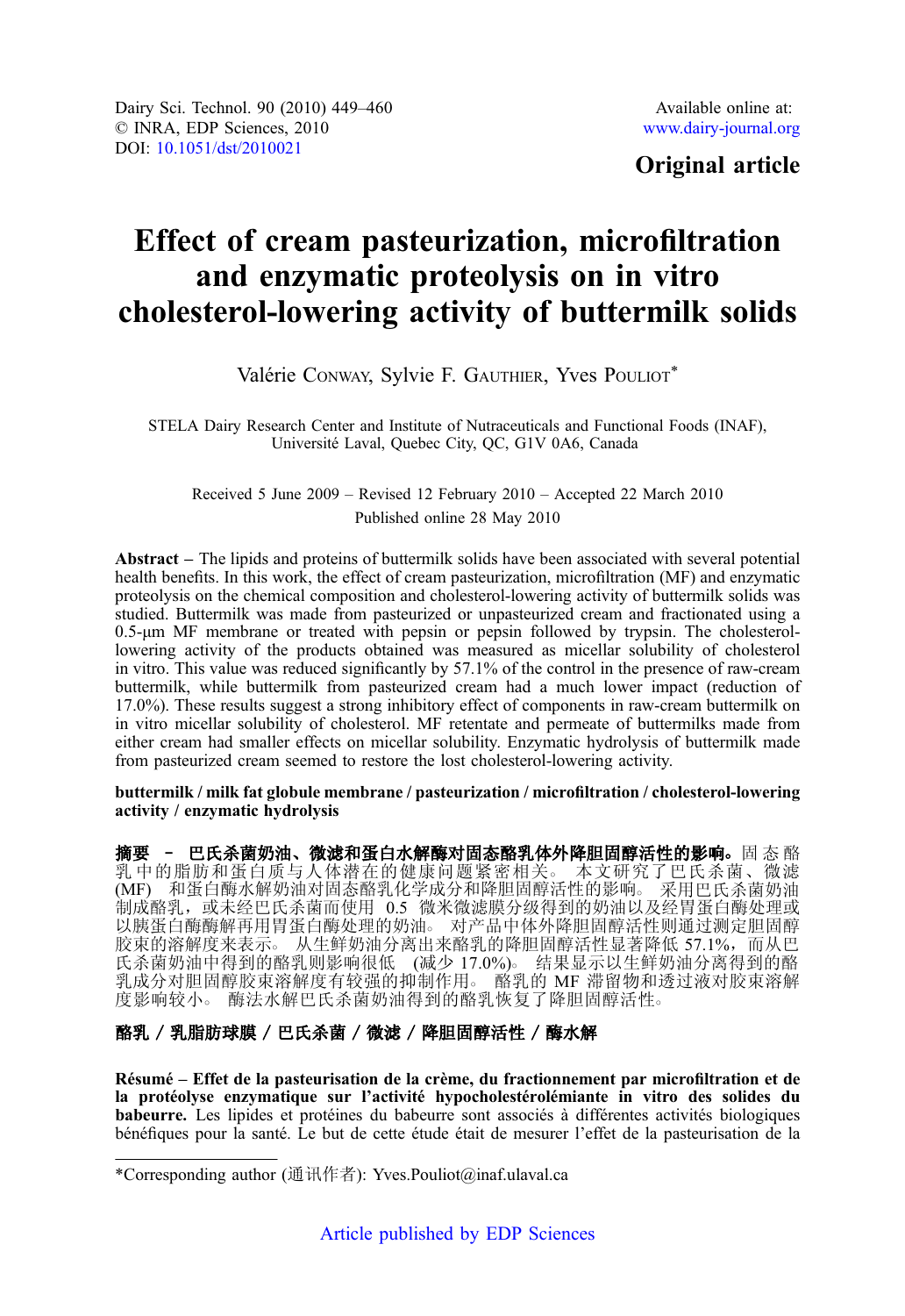#### 450 V. Conway et al.

crème, de la microfiltration (MF) et de la protéolyse enzymatique sur la composition chimique et l'activité anti-cholestérol des solides du babeurre. Des babeurres issus de crèmes crues ou pasteurisées ont été fractionnés à l'aide d'une membrane de 0,5 μm ou hydrolysés à l'aide de pepsine ou de pepsine suivie de trypsine. L'activité hypocholestérolémiante des produits ainsi obtenus a été mesurée en termes de solubilité micellaire du cholestérol in vitro. Une réduction de 57,1 % par rapport au témoin a été obtenue en présence du babeurre issu de crèmes crues, tandis que l'impact du babeurre issu de crèmes pasteurisées était plus faible (réduction de 17,0 %). Ces résultats suggèrent la présence, dans le babeurre issu de crèmes crues, de composants inhibant fortement la solubilité micellaire du cholestérol in vitro. Les rétentats et perméats des babeurres issus des crèmes crues ou pasteurisées ont eu des effets moins importants sur la solubilité micellaire du cholestérol. L'hydrolyse enzymatique du babeurre issu de crèmes pasteurisées a permis de rétablir, au moins en partie, l'activité hypocholestérolémiante perdue.

babeurre / membrane de globule de gras / pasteurisation / microfiltration / activité hypocholestérolémiante / hydrolyse enzymatique

## 1. INTRODUCTION

Buttermilk is the liquid by-product resulting from the churning of cream in butter manufacture. Fragments of the milk fat globule membrane (MFGM) end up in the buttermilk along with most of the water-soluble cream components such as lactose, minerals and milk proteins. MFGM fragments are believed to be partly responsible for the distinctive characteristics of butter-milk as a functional ingredient [\[27\]](#page-11-0). Although its overall composition is similar to skim milk, buttermilk is known for its relatively high concentration of MFGM polar lipids. The phospholipid content of buttermilk can reach up to seven times that of whole milk [[25](#page-11-0)]. Mainly composed of phosphatidylethanolamine (PE), phosphatidylcholine (PC), sphingomyelin (SM), phosphatidylinositol (PI), phosphatidylserine (PS), glucosylceramide (GluCer) and lactosylceramide (LacCer), MFGM phospholipids have been associated recently with numerous health benefits such as protective effects against cancer, stress, Alzheimer's disease and gastrointestinal pathogens as well as hypercholesterolaemia as reviewed in [[4](#page-10-0), [24](#page-11-0), [26\]](#page-11-0). For example, SM, which represents approximately 25% of the MFGM phospholipids, has been shown to reduce intestinal absorption of cholesterol in rats [[6](#page-10-0), [12,](#page-11-0) [21\]](#page-11-0). One of the possible explanations for this effect is the slowness of SM hydrolysis in the gastrointestinal tract. This phenomenon may slow down the hydrolysis of other lipids and hence micelle formation, thus reducing cholesterol absorption [\[20](#page-11-0)]. Other hypotheses for the hypocholesterolaemic effects of SM are based on its strong chemical affinity for cholesterol and its incomplete digestion, giving this phospholipid the capacity to bind cholesterol throughout the small intestine [[6\]](#page-10-0). Nagaoka et al. [[19](#page-11-0)] have suggested that decreasing the micellar solubility of cholesterol can suppress its absorption and therefore plays an important role in hypocholesterolaemia.

In spite of growing interest and knowledge regarding health benefits of MFGM components, most of the published work has focused on purified MFGM molecules and has not considered the bioactivity of MFGM fragments as a whole, for example, in complex mixtures of membrane proteins and polar lipids in a dairy matrix such as buttermilk. Moreover, the impact of different buttermilk processing technologies and enzymatic hydrolysis has not yet been studied. It is known that heat processing of cream modifies the composition and structure of MFGM to a considerable extent [[8](#page-10-0), [24](#page-11-0)]. Heat treatment denatures whey and MFGM proteins, resulting in the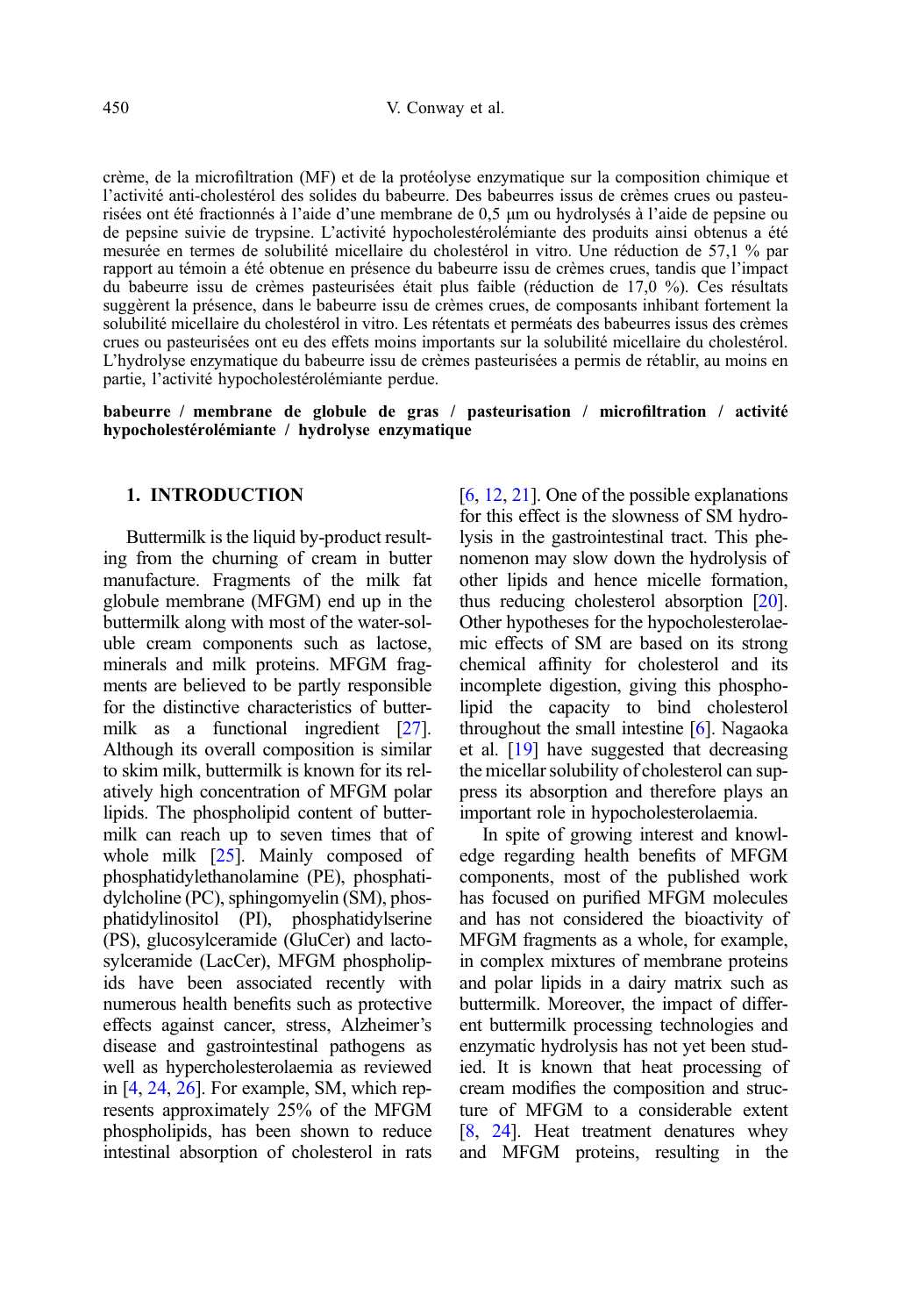formation of various complexes with caseins [\[3](#page-10-0), [5,](#page-10-0) [8,](#page-10-0) [29](#page-11-0)]. These heat-induced interactions are likely to modify the bioactivity and functional properties of MFGM.

The objective of this work was to compare the composition and in vitro cholesterol-lowering activity of buttermilk solids obtained from raw and pasteurized cream and hence the potential impact of processing on their in vivo reduction of cholesterol micellar solubility. Buttermilk fractions obtained by microfiltration (MF) or by sequential hydrolysis with pepsin and trypsin were also examined.

## 2. MATERIALS AND METHODS

#### 2.1. Processing conditions

Fresh raw cream was purchased from a local dairy (Natrel, QC, Canada) in 100-kg batches. Each batch was divided into two portions upon reception, one of which was pasteurized (Pasteurizer Actini, Evian-Les- Bains, France) without delay at 85 °C for 20 s and rapidly cooled to  $10^{\circ}$ C, while the other was placed at 10 °C. Both portions were kept overnight at 10 °C and processed the following day in a rotary churn at 13 °C and 26 rpm until buttermilk was expelled. The buttermilk was passed through a stainless steel filter to remove butter particles and then skimmed at 37 °C using a milk separator (Alpha-Laval, Lund, Sweden). A sample was removed and cooled rapidly and the rest was microfiltered with co-current recirculation of permeate using a Bactocatch™ module (Tetra Pak, Lund, Sweden) containing 0.5-μm ceramic membrane (Membralox P35-37, Pall Corporation, Mississauga, ON, Canada). MF was done until the retentate volume was reduced threefold. The retentate was restored with tap water to its initial volume and re-filtered until reduced fourfold in volume (diafiltration, in effect). Pressure and temperature were maintained constant at 50 kPa and 45–50 °C. The final MF retentate and permeate were cooled rapidly at 4 °C. All samples (buttermilk, MF permeate and retentate) were freeze dried and the recovered powders were stored frozen (−35 °C). The above processing procedure was done on four batches of cream  $(n = 4)$ .

The MF membrane was cleaned after each batch by rinsing with deionized water followed by circulation of alkaline cleaner (1.5% (v/v) Ultrasil 25, EcoLab, St. Paul, MN, USA) containing 200 ppm of chlorine for 45 min at 75 °C. The system was then rinsed with warm deionized water  $(50-60 \degree C)$  until the normal water pH was reached and acid detergent (0.3% (v/v) Ultrasil 76, EcoLab) was then circulated for 30 min at 50 °C. The system was then rinsed with deionized water until the normal water pH was reached. The cleaning procedure was repeated until the initial water flux was restored.

#### 2.2. Chemical analysis

All chemical analyses were performed in triplicate. Moisture and ash contents were determined gravimetrically by drying at 100 °C for 4 h in a drying oven followed by incineration in a muffle furnace at 550 °C for 24 h. Protein content was determined by the Dumas combustion method [\[9](#page-11-0)] using an FP-528 Leco apparatus (Leco Corp., St. Joseph, MI, USA). The calibration standard curve was prepared using ammonium sulphate (99.99% w/w, Sigma-Aldrich, Oakville, ON, Canada) and nitrogen content was converted to protein using the milk conversion factor (6.38). Differences in buttermilk MFGM protein distribution among MF retentate and permeate (pasteurized and unpasteurized) were assessed by sodium dodecyl sulphate polyacrylamide gel electrophoresis (SDS-PAGE) using a 12.5% polyacrylamide gel under reducing conditions as described elsewhere [[13](#page-11-0)]. Relative protein distribution in the samples was obtained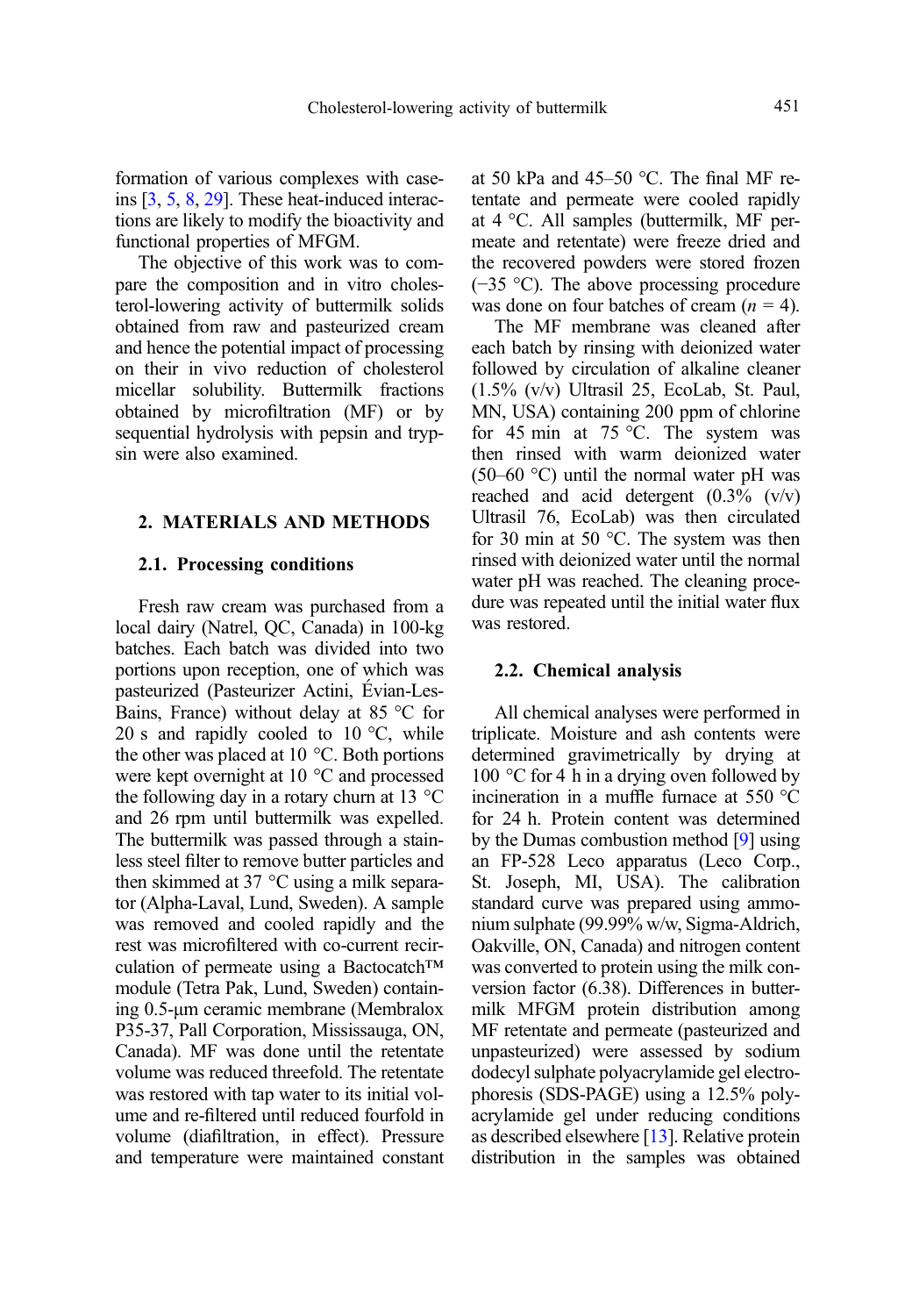by densitometry using Quantity One software from BioRad. Individual proteins were identified using a pre-stained SDS-PAGE MW broad range standard (Bio-Rad laboratories, Hercules, CA, USA). The protein bands were assigned according to Mather [\[14](#page-11-0)]. Lipids were extracted using a gravimetric extraction method  $[10]$ , then weighed and diluted in 2:1 chloroform:methanol mixture to a final lipid concentration of 10  $mg·mL^{-1}$ . All lipid samples were stored at −20 °C until further analysis. Differences in buttermilk phospholipid distribution among MF retentate and permeate (pasteurized and unpasteurized) were assessed using high-performance liquid chromatography with evaporative light scattering detector (HPLC-ELSD) as described by Morin et al. [[17](#page-11-0)]. The various phospholipid peaks were assigned using phospholipid standards, according to the work of Rombaut and Dewettinck [\[23\]](#page-11-0). For comparative purpose, the relative proportion of each phospholipid was estimated by determining its individual peak area compared to the total surface area of the chromatogram.

## 2.3. Measurement of the in vitro micellar solubility of cholesterol

The in vitro micellar solubility of cholesterol in the presence of whole buttermilk solids, MF permeate, MF retentate, peptic hydrolysate and peptic/tryptic hydrolysate (see below) was measured in triplicate according to the method of Ikeda et al. [\[11\]](#page-11-0) with some modifications. Micellar solution (10 mL) was prepared in 15 mmol·L<sup> $-1$ </sup> sodium phosphate buffer (pH 7.4) containing 6.6 mmol⋅L<sup>-1</sup> sodium taurocholate,  $0.5 \text{ mmol·L}^{-1}$  cholesterol. 1 mmol·L<sup>-1</sup> oleic acid, 0.65 mmol·L<sup>-1</sup> PC, 132 mmol·L<sup>-1</sup> NaCl and 200 mg of freeze-dried sample. The mixture was sonicated at 37 °C, incubated at the same temperature for 24 h and then centrifuged at 10 000× g (Beckman Coulter Optima MAX ultracentrifuge, TLA 100.3 rotor, Fullerton, CA, USA) at 37 °C. Cholesterol was extracted from the supernatant using hexane after 1 h of saponification with 0.5 mol·L−<sup>1</sup> KOH at 60 °C and determined using a colorimetric method with  $o$ -phthaldialdehyde in a mixture of acetic and sulphuric acids (2:1) as proposed by Zlatkis and Zak [[30](#page-11-0)]. Absorbance was measured at 550 nm against a blank consisting of o-phthaldialdehyde in the same acidic mixture. Results were expressed relative to a cholesterol reference made without the 200 mg of sample.

## 2.4. In vitro enzymatic hydrolysis of buttermilk

The four replicate batches of buttermilk solids obtained from raw or pasteurized cream were pooled for the purpose of this experiment (to make the samples more representative). The conditions selected for peptic hydrolysis were based on the physiological parameters described in the user's manual for the TNO dynamic gastrointestinal simulator (TIM) developed by Minekus et al. [\[16\]](#page-11-0), with some modifications. The following procedure was done in triplicate. Buttermilk solution (1000 g) was prepared at 5% protein (w/w) in gastric salts mixture<br>(52 mmol·L<sup>-1</sup> NaCl, 15 mmol·L<sup>-1</sup> KCl,  $(52 \text{ mmol·L}^{-1} \text{ NaCl}, 15 \text{ mmol·L}^{-1} \text{ KCl},$ <br>1 mmol·L<sup>-1</sup> CaCl<sub>2</sub> and 7 mmol·L<sup>-1</sup>  $CaCl<sub>2</sub>$  and 7 mmol·L<sup>-1</sup> NaHCO<sub>3</sub>) and stirred overnight at  $4^{\circ}$ C. Peptic hydrolysis was then done at 37 °C and pH 2.0 (adjusted with 1 mol·L<sup>-1</sup> HCl) for 2 h with stirring. Porcine pepsin (EC 3.4.23.1, 2500−3500 U·mg−<sup>1</sup> protein, Sigma-Aldrich) was used at an enzyme to substrate mass ratio of 1:100. Samples were removed before and after hydrolysis. The pH was then adjusted to 8.0 with 1 mol⋅ $L^{-1}$ NaOH and bovine trypsin (EC 3.4.21.4, Type I, 10 000 BAEE·U·mg<sup>-1</sup> protein, Sigma-Aldrich) was added at an enzyme to substrate mass ratio of 1:250. After 3 h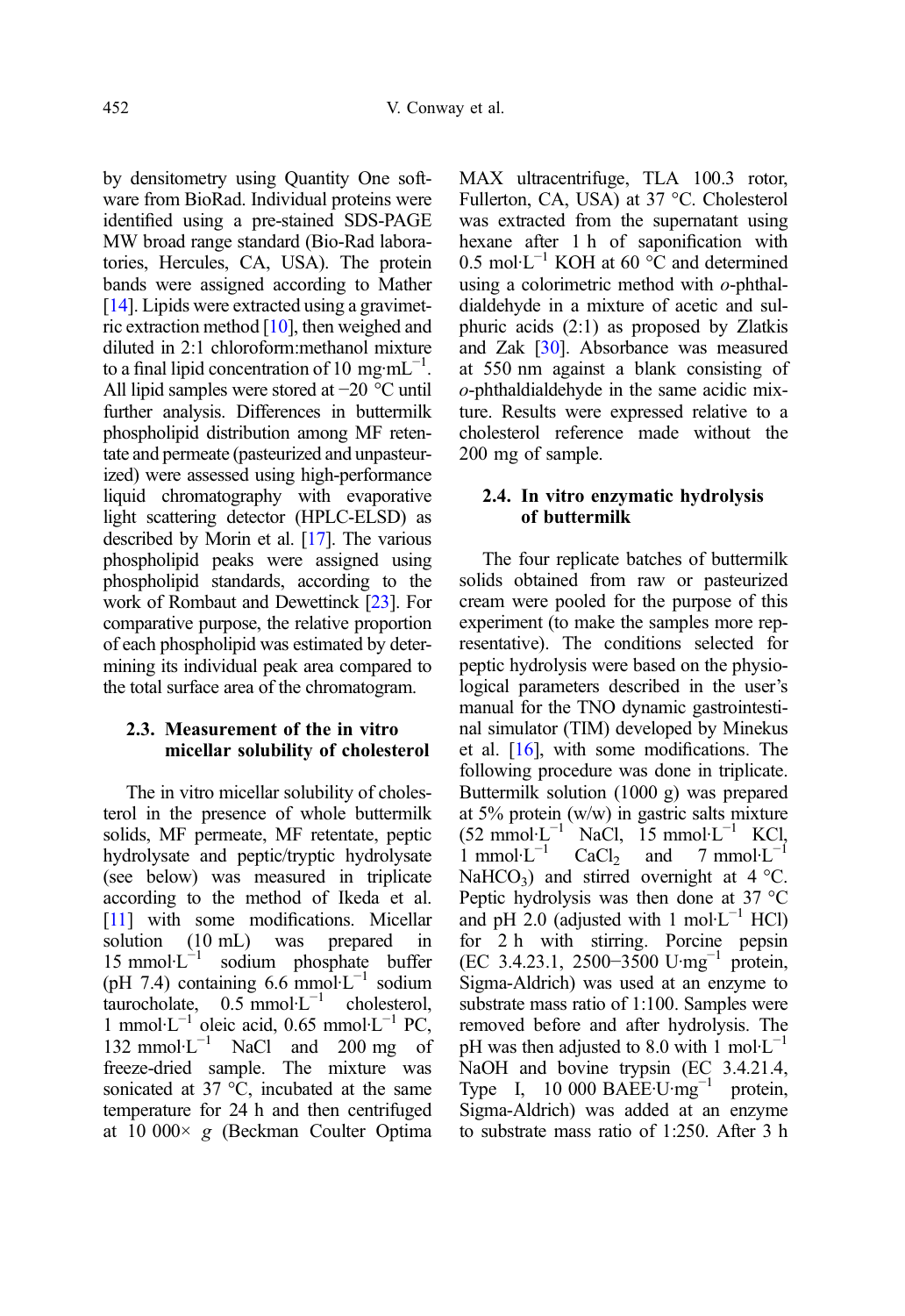of tryptic hydrolysis, the enzymes were removed using an ultrafiltration (UF) system equipped with a 30 kg·mol−<sup>1</sup> molecular weight cut-off (MWCO) polyethersulphone membrane (Prep/scale<sup>TM</sup>-TFF 0.0929 m<sup>2</sup> cartridge, Millipore Corp., Bedford, MA, USA). Pressure and temperature were maintained constant at 14 MPa and 37 °C until the retentate was concentrated fivefold. Tap water (37 $\degree$ C) was then added to restore the initial volume. The filtration was then continued until the retentate was re-concentrated fourfold (diafiltration). The pooled UF permeate thus represents the completed (peptic and tryptic) hydrolysis. All samples were freeze dried and kept at −35 °C until further analysis.

#### 2.5. Statistical analysis

Treatment effects were subjected to twoway analysis of variance using a general linear model procedure of SAS 9.1.3 Service Pack 2 software (SAS Institute Inc., Cary, NC, USA). All values are displayed as mean  $\pm$  standard error of the mean (SEM) and considered statistically different if  $P < 0.05$ .

## 3. RESULTS

## 3.1. Effect of cream pasteurization and MF fractionation on buttermilk composition

The ash, protein and lipid contents of all samples, expressed as % of dry matter, are presented in [Figure 1](#page-5-0). The slightly higher ash content of MF permeate is likely due to the diafiltration step. As expected, protein and lipid contents are concentrated in MF retentate. Pasteurizing the cream had a greater impact on lipid content than on the other components: 7.4% in buttermilk solids and 18.2% in MF retentate, compared to 6.2% and 13.5%, respectively, in the corresponding products from raw cream  $(P = 0.0131)$ . There were no significant differences between the four replicate batches of buttermilks for ash, protein or lipid contents [\(Tab. I\)](#page-6-0). MF fractionation also induced a highly significant difference  $(P < 0.0001)$ in protein contents and significant interactions were observed between buttermilks and MF fractions as well as between MF permeates and MF retentates. Significant interactions were also observed between heat treatment and MF fractions for ash and lipid contents but not for protein content.

The phospholipid (PL) relative proportions (glycerophospholipids and sphingolipids) of samples are shown in [Table II](#page-6-0). At 29–40% and 32–39%, PE and PC were the most abundant phospholipids, followed by SM (12–14%), PI (6–8%), LacCer (1–9%), PS (1–4%) and GluCer  $(1-9\%)$ , PS  $(1-4\%)$  and GluCer (0.1–0.7%). Overall, PE, PC and SM accounted for more than 70% of the buttermilk phospholipids. As shown in [Table II](#page-6-0), the batch effect and the heat treatment effect were both significant for LacCer, PI and SM, making it difficult to reach a clear conclusion about the effect of heat treatment on these specific phospholipids. As proposed by Morin et al. [\[18\]](#page-11-0), processing might have induced an aggregation of some phospholipids resulting in decreased solubility in extraction solvent. However, MF fractionation clearly affected the PE and PC contents significantly but in the opposite manner, PE content increasing in MF retentates, while PC increased in MF permeates, in both cases regardless of cream processing. No significant interaction between cream heat treatment and MF fractionation of the buttermilks was observed.

[Figure 2](#page-7-0) presents the SDS-PAGE patterns of the buttermilks, MF permeates and MF retentates. Five different bands were associated with MFGM proteins,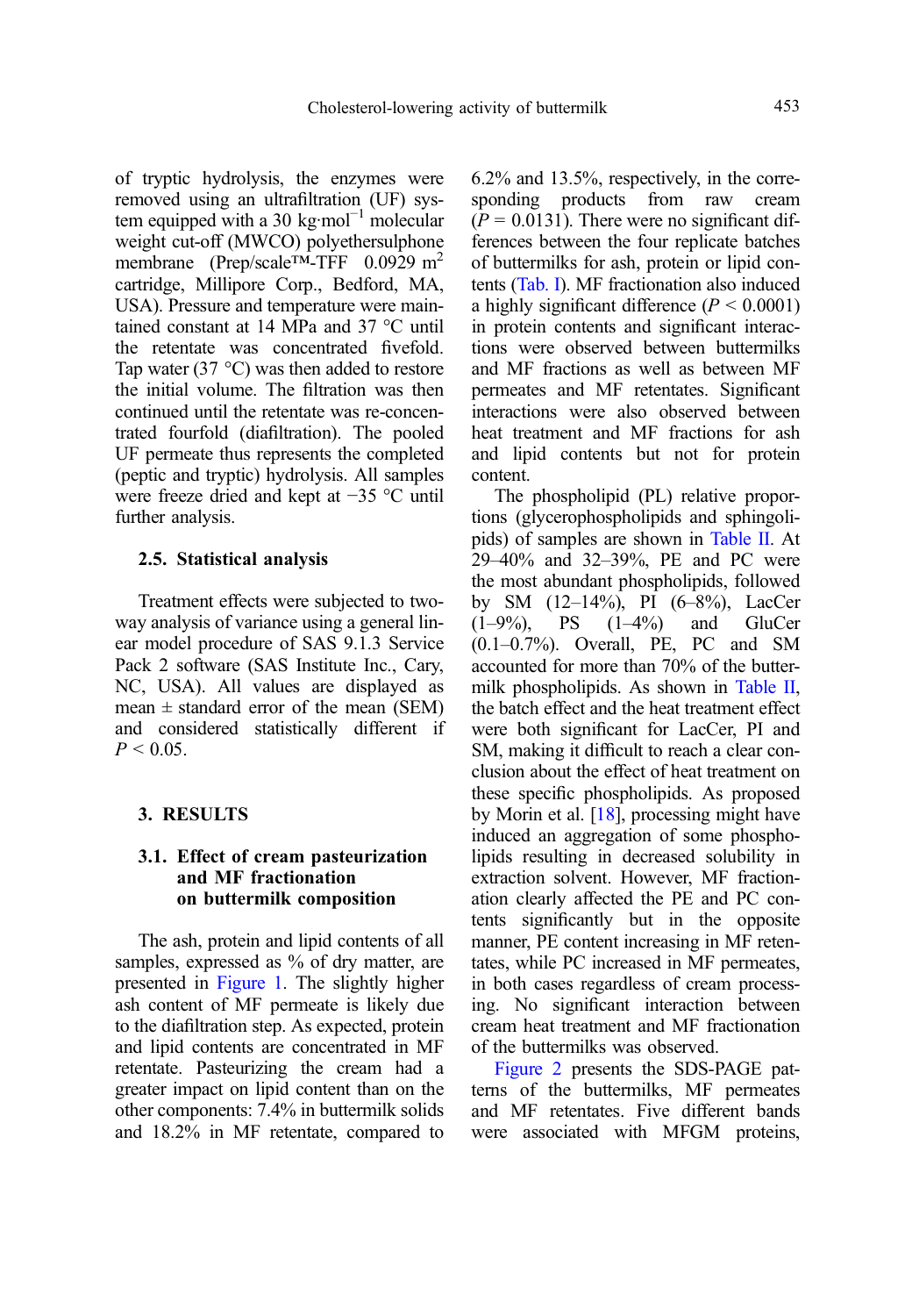<span id="page-5-0"></span>

Figure 1. Effect of cream pasteurization on the ash (a), protein (b) and lipid (c) contents (% dry matter) of buttermilk and its MF fractions (mean  $\pm$  standard error of the mean,  $n = 4$ ).

three with milk caseins ( $\alpha$ -,  $\beta$ - and κ-CN) and two with the major whey proteins, β-lactoglobulin (β-LG) and α-lactalbumin (α-LA). MFGM proteins were present in all six samples tested. Densitometry measurements (data not shown) revealed that the most intense MFGM bands were observed for the two MF retentates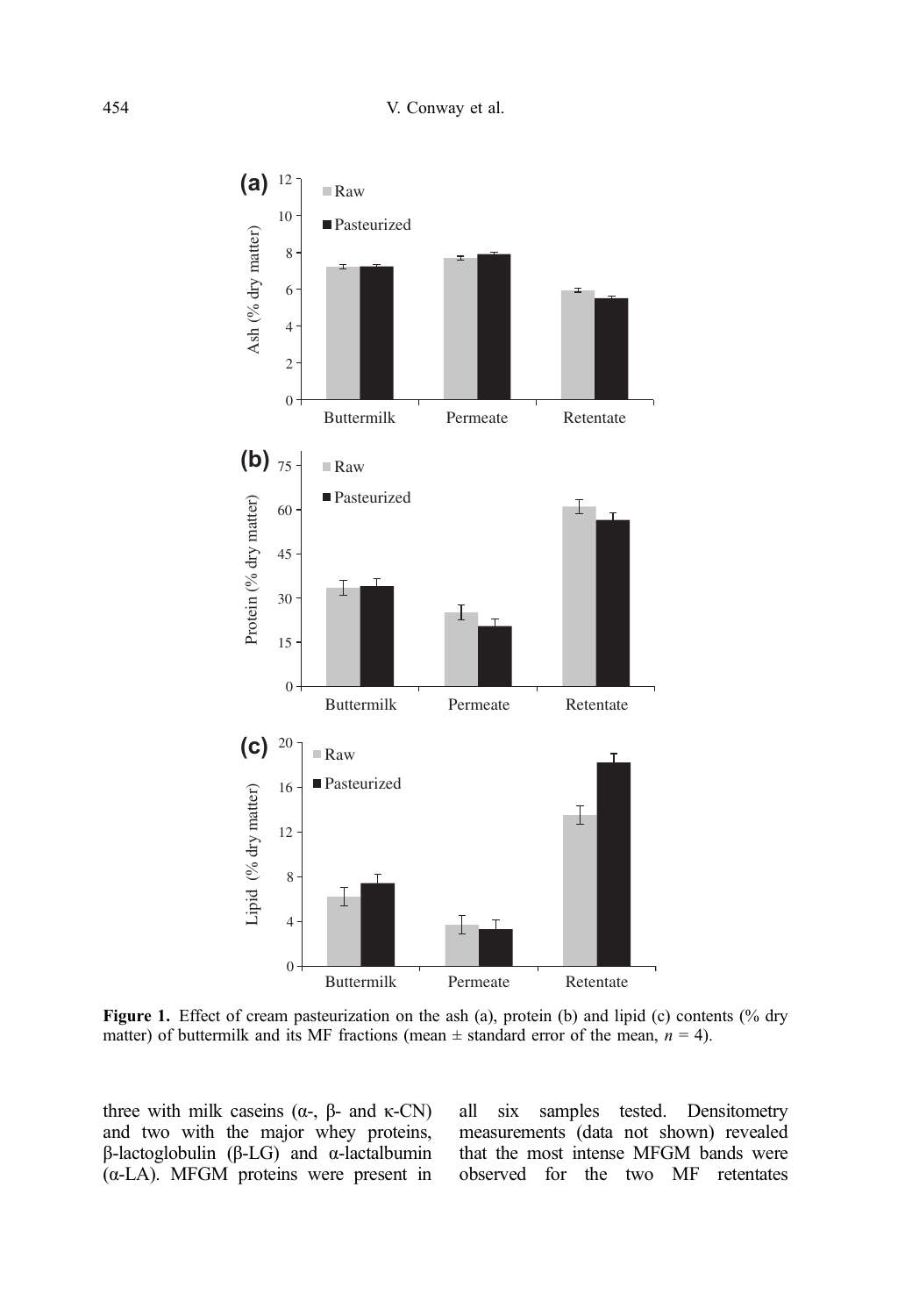| Comparison                                                                 | Significance $(P$ value) |               |              |  |  |
|----------------------------------------------------------------------------|--------------------------|---------------|--------------|--|--|
|                                                                            | Ash                      | Protein       | Lipid        |  |  |
| Replicate batches                                                          | N.S <sup>a</sup>         | N.S.          | N.S.         |  |  |
| Heat treatment                                                             | N.S.                     | N.S.          | 0.0131       |  |  |
| Fractionation (MF)                                                         | ${}< 0.0001$             | ${}_{0.0001}$ | ${}< 0.0001$ |  |  |
| $-$ (Buttermilk) $\times$ (Permeate & Retentate)                           | ${}< 0.0001$             | 0.0128        | 0.0028       |  |  |
| $-(Permeate) \times (Retentate)$                                           | ${}< 0.0001$             | < 0.0001      | ${}< 0.0001$ |  |  |
| (Heat treatment) $\times$ (Fractionation)                                  | 0.0023                   | N.S.          | 0.0183       |  |  |
| $-$ (Buttermilk) $\times$ (Heat treatment) $\times$ (Permeate & Retentate) | N.S.                     | N.S.          | N.S.         |  |  |
| - (Heat treatment) $\times$ (Permeate) $\times$ (Retentate)                | 0.0007                   | N.S.          | 0.0060       |  |  |

<span id="page-6-0"></span>Table I. Statistical significance of heat treatment (of the cream) and of MF on the ash, protein and lipid contents of buttermilk.

<sup>a</sup> N.S. = non-significant ( $P > 0.05$ ).

**Table II.** Relative proportions  $(\%)^a$  of phospholipids<sup>b</sup> measured in buttermilk solids obtained from raw or pasteurized cream and in the fractions obtained by microfiltration (MF permeate and MF retentate).

| Fraction                                         | GluCer                   | LacCer       | РE     | PI     | PS   | PC     | SM     |
|--------------------------------------------------|--------------------------|--------------|--------|--------|------|--------|--------|
| From raw cream                                   |                          |              |        |        |      |        |        |
| <b>Buttermilk</b>                                | 0.7                      | 4.3          | 36.6   | 6.9    | 2.5  | 33.4   | 12.1   |
| MF permeate                                      | 0.3                      | 9.0          | 29.0   | 6.7    | 1.4  | 37.6   | 11.5   |
| MF retentate                                     | 0.4                      | 6.7          | 36.7   | 6.1    | 2.7  | 32.0   | 11.7   |
| From pasteurized cream                           |                          |              |        |        |      |        |        |
| <b>Buttermilk</b>                                | 0.6                      | 1.6          | 39.9   | 7.1    | 3.6  | 30.7   | 13.0   |
| MF permeate                                      | 0.1                      | 2.6          | 30.4   | 7.5    | 2.4  | 38.8   | 13.5   |
| MF retentate                                     | 0.2                      | 1.2          | 33.6   | 7.1    | 2.5  | 32.5   | 13.6   |
| SEM $(n = 4)$                                    | 0.2                      | 0.9          | 1.9    | 0.4    | 0.4  | 1.3    | 0.5    |
| Comparison                                       | Significance $(P$ value) |              |        |        |      |        |        |
| Replicate batches                                | $N.S.^c$                 | 0.0446       | N.S.   | 0.0008 | N.S. | N.S.   | 0.0103 |
| Heat treatment                                   | N.S.                     | ${}< 0.0001$ | N.S.   | 0.0248 | N.S. | N.S.   | 0.0015 |
| Fractionation (MF)                               | N.S.                     | N.S.         | 0.0045 | N.S.   | N.S. | 0.0008 | N.S.   |
| $-$ (Buttermilk) $\times$ (Permeate & Retentate) | N.S.                     | N.S.         | 0.0097 | N.S.   | N.S. | 0.0324 | N.S.   |
| $-(Permeate) \times (Retentate)$                 | N.S.                     | N.S.         | 0.0113 | N.S.   | N.S. | 0.0005 | N.S.   |
| (Heat treatment) $\times$ (MF fractions)         | N.S.                     | N.S.         | N.S.   | N.S.   | N.S. | N.S.   | N.S.   |

<sup>a</sup> Individual peak area relative to the total HPLC-ELSD chromatogram surface area.<br><sup>b</sup> GluCer = glucosylceramide; LacCer = lactosylceramide; PE = phosphatidylethanolamine; PI = phosphatidylinositol; PS = phosphatidylserine; PC = phosphatidylcholine; SM = sphingomyelin.<br><sup>c</sup> N.S. = non-significant (*P* > 0.05).

(lanes 5 and 6). The whey protein bands (β-LG and α-LA) were more intense in

the MF retentate from pasteurized cream (lane 6) compared to raw cream (lane 5).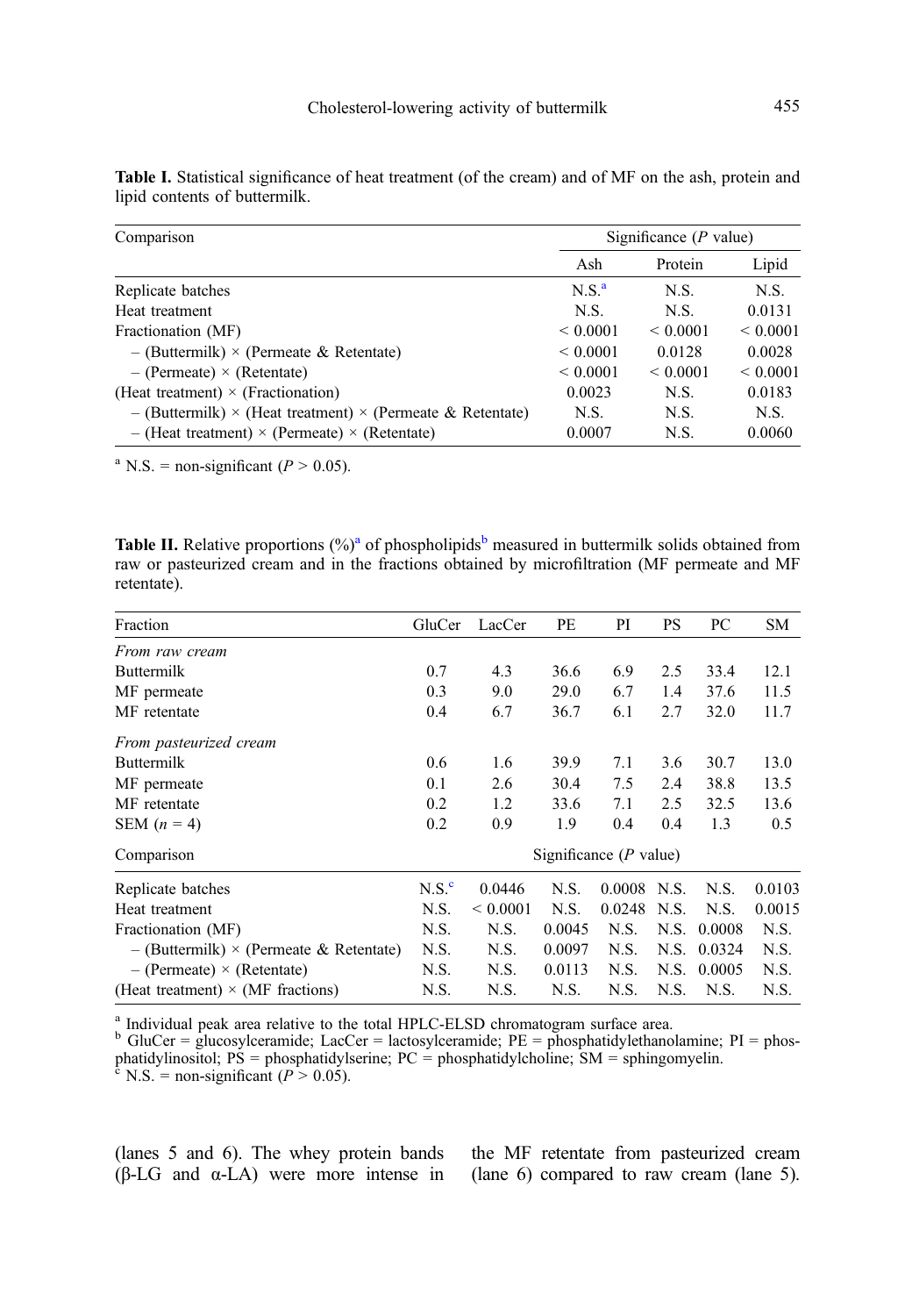## <span id="page-7-0"></span>456 V. Conway et al.



Figure 2. SDS-PAGE (under reducing conditions) profiles of proteins in buttermilk made from raw or pasteurized cream.  $STD = molecular weight (MW) standard; 1 = buttermilk from raw cream;$  $2 =$  buttermilk from pasteurized cream;  $3 = MF$  permeate (raw);  $4 = MF$  permeate (pasteurized);  $5 = MF$  retentate (raw);  $6 = MF$  retentate (pasteurized). Protein bands are: MUC1 = mucin 1;  $XO =$  xanthine oxidase; CD36 = cluster of differentiation; BTN = butyrophilin; PAS 6/7 = periodic acid Schiff 6/7; α-CN = α-casein; β-CN = β-casein; κ-CN = κ-casein; β-LG = β-lactoglobulin;  $\alpha$ -LA =  $\alpha$ -lactalbumin.

## 3.2. Effect of cream pasteurization and MF fractionation on the in vitro cholesterol micellar solubility

The effects of cream pasteurization and MF fractionation on the cholesterol micellar solubility in the presence of buttermilk solids are presented in [Table III](#page-8-0). The greatest reduction of in vitro cholesterol solubility (57.1%) was obtained in the presence of buttermilk solids obtained from raw cream. Pasteurization of the cream led to a higher in vitro cholesterol micellar solubility (83.3%) in the presence of buttermilk solids compared to buttermilk solids obtained from raw cream (42.9%). MF fractionation of buttermilk from raw or pasteurized cream had the same effects. As shown in [Table III,](#page-8-0) the effect of heat treatment is highly significant ( $P = 0.001$ ) and that of MF fractionation is also significant  $(P = 0.0121)$ , while the significance of the interaction between whole buttermilks and MF

fractions was in between  $(P = 0.0038)$ . No significant MF permeate  $\times$  MF retentate or heat treatment  $\times$  MF fraction interaction was observed.

## 3.3. Effect of proteolysis on the cholesterol micellar solubility in the presence of buttermilk solids obtained from raw and pasteurized cream

The effects of proteolysis by pepsin and trypsin on the ability of buttermilk solids to reduce the cholesterol micellar solubility are shown in [Table IV.](#page-9-0) First, a large increase in micellar solubility in the presence of nonhydrolysed buttermilk from both raw and pasteurized cream was noted in comparison with the values in [Table III](#page-8-0). This is likely due to the use of the gastric salts mixture, which appears to have increased the solubility of cholesterol. Nevertheless, the effects of the treatments are still apparent. Pasteurization still had a negative impact on the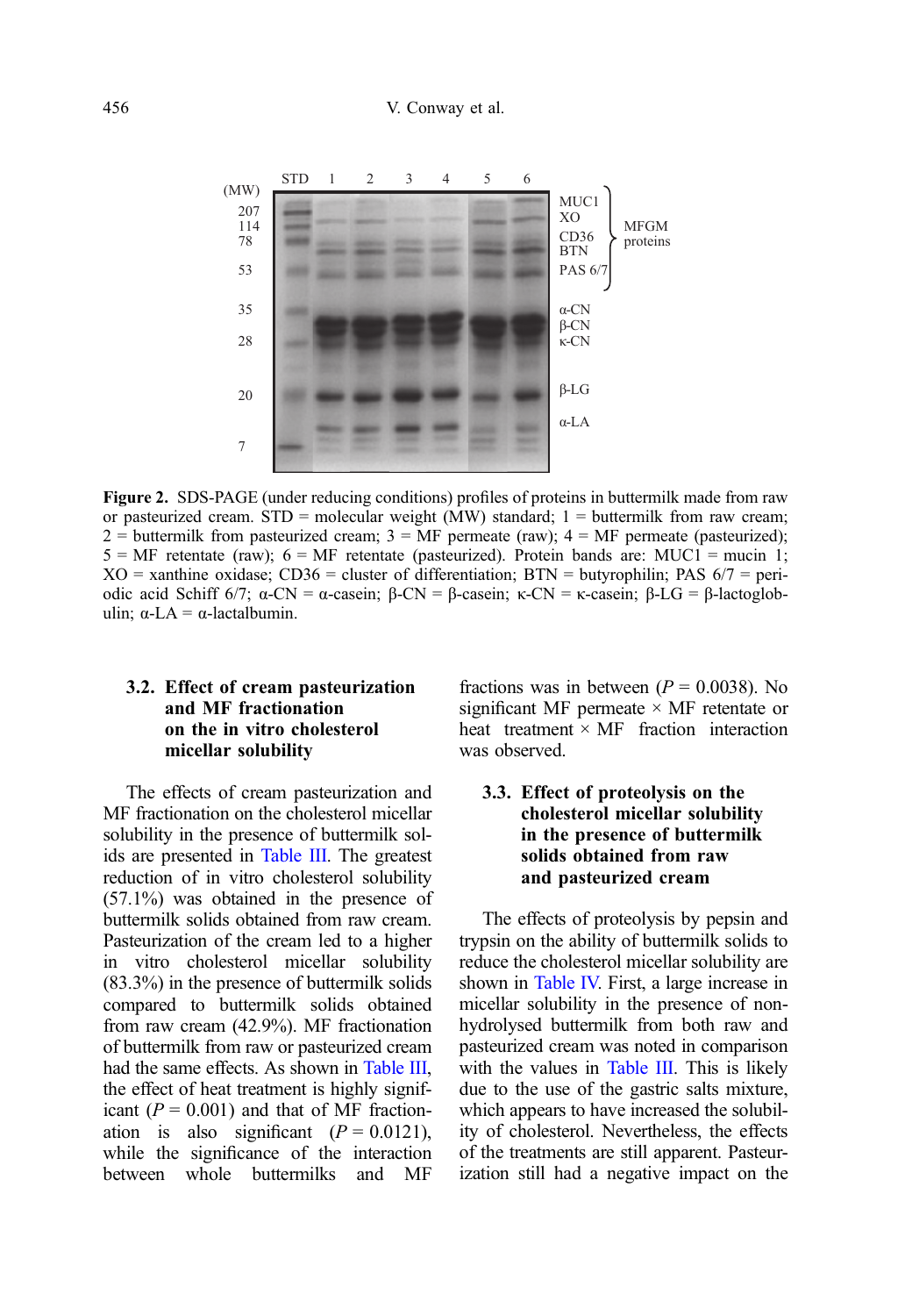| Fraction                                         | Cholesterol micellar solubility <sup>a</sup> $(\%)$ |  |  |
|--------------------------------------------------|-----------------------------------------------------|--|--|
| From raw cream                                   |                                                     |  |  |
| <b>Buttermilk</b>                                | 42.9                                                |  |  |
| MF permeate                                      | 73.2                                                |  |  |
| MF retentate                                     | 67.2                                                |  |  |
| From pasteurized cream                           |                                                     |  |  |
| <b>Buttermilk</b>                                | 83.0                                                |  |  |
| MF permeate                                      | 93.7                                                |  |  |
| MF retentate                                     | 93.5                                                |  |  |
| SEM $(n = 4)$                                    | 3.3                                                 |  |  |
| Comparison                                       | Significance $(P$ value)                            |  |  |
| Replicate batches                                | N.S. <sup>b</sup>                                   |  |  |
| Heat treatment                                   | 0.0010                                              |  |  |
| Fractionation (MF)                               | 0.0121                                              |  |  |
| $-$ (Buttermilk) $\times$ (Permeate & Retentate) | 0.0038                                              |  |  |
| $-(Permeate) \times (Retentate)$                 | N.S.                                                |  |  |
| (Heat treatment) $\times$ (MF fractions)         | N.S.                                                |  |  |

<span id="page-8-0"></span>Table III. Cholesterol micellar solubility determined in vitro in the presence of buttermilk solids and MF fractions made from raw or pasteurized cream.

<sup>a</sup> Relative to micellar cholesterol solution without buttermilk product. **b** N.S. = non-significant ( $P > 0.05$ ).

cholesterol micellar solubility in vitro in nonhydrolysed buttermilk. Though no significantly [\(Tab. IV\)](#page-9-0), cholesterol solubility seems to increase slightly in the presence of the product hydrolysed in the case of buttermilk from raw cream, while the reverse seems to be observed in the case of buttermilk from pasteurized cream. The fact that cream pasteurization increased the in vitro micellar solubility of cholesterol in the presence of the resulting buttermilk product thus appeared attenuated by enzymatic hydrolysis using gastrointestinal enzymes. A highly significant ( $P = 0.0009$ ) interaction was observed between heat treatment and proteolysis.

## 4. DISCUSSION

An interesting finding of this study is that significantly lower in vitro cholesterol micellar solubility was found in all buttermilk products obtained from raw cream compared to pasteurized ones. However, the effect of cream pasteurization on the cholesterol-lowering activity is difficult to explain in terms of product composition alone since the samples with and without pasteurization did not have the same protein and lipid compositions.

The relative proportions of the various phospholipids in the buttermilk made from raw cream are in agreement with data reported previously [[22](#page-11-0), [23](#page-11-0)]. The relative proportion of SM, known for its hypocholesterolaemic activity [[6,](#page-10-0) [12,](#page-11-0) [20,](#page-11-0) [21](#page-11-0)], was increased significantly ( $P = 0.0015$ ) in buttermilk from pasteurized cream, confirming earlier data obtained by Morin et al. [[17](#page-11-0)]. However, in spite of this increase, the effect of pasteurization was to increase the in vitro cholesterol micellar solubility of buttermilk solids. This may be due to modifications of the MFGM composition following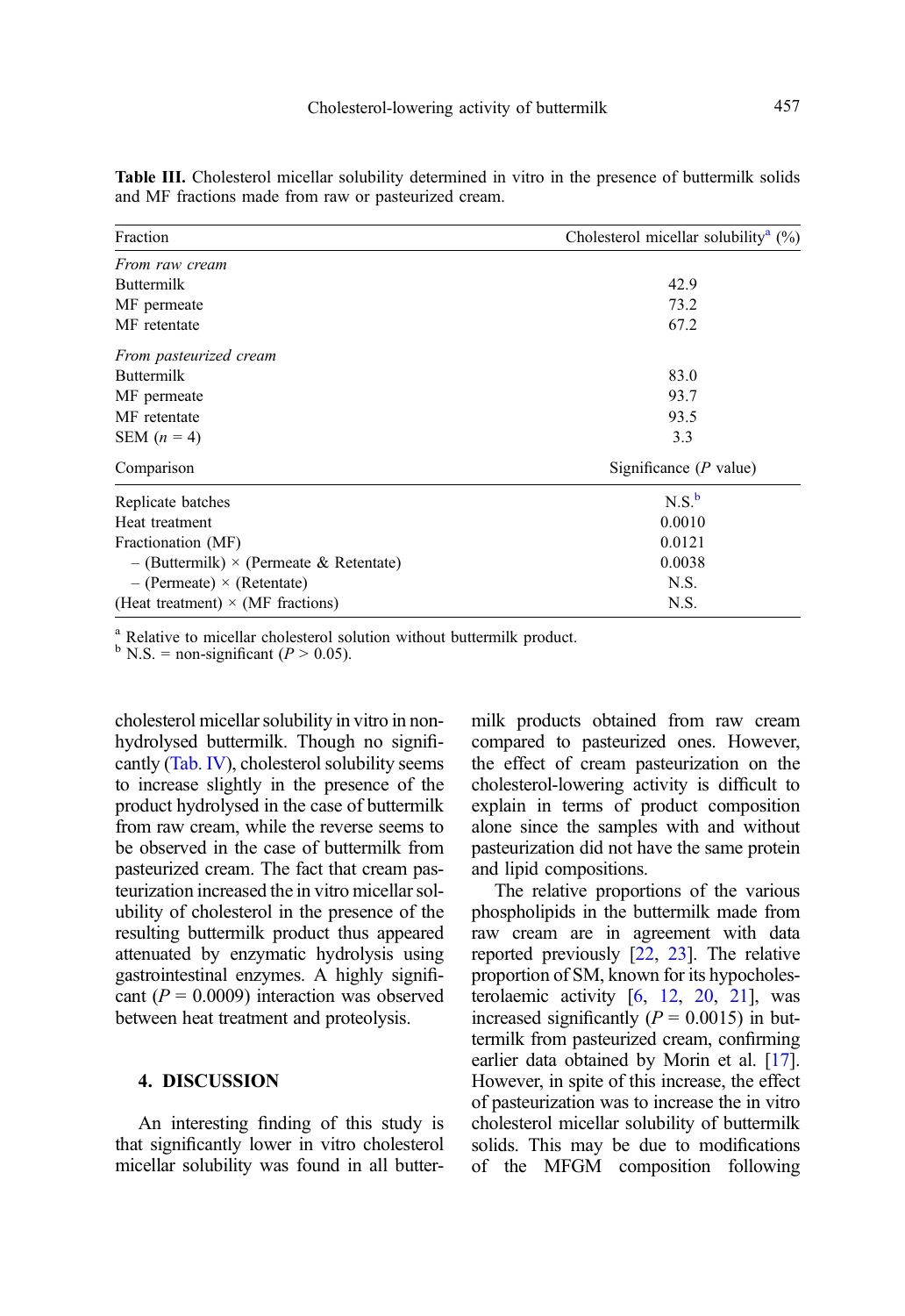| Sample                                         | Cholesterol micellar solubility <sup>d</sup> $(\%)$ |  |  |
|------------------------------------------------|-----------------------------------------------------|--|--|
| From raw cream                                 |                                                     |  |  |
| Non-hydrolysed <sup>a</sup>                    | 70.9                                                |  |  |
| Peptic hydrolysate <sup>b</sup>                | 73.5                                                |  |  |
| UF permeate $\rm^c$                            | 84.5                                                |  |  |
| From pasteurized cream                         |                                                     |  |  |
| Non-hydrolysed <sup>a</sup>                    | 99.0                                                |  |  |
| Peptic hydrolysate <sup>b</sup>                | 88.8                                                |  |  |
| UF permeate $\rm^c$                            | 82.5                                                |  |  |
| SEM $(n=3)$                                    | 2.8                                                 |  |  |
| Comparison                                     | Significance $(P$ value)                            |  |  |
| Replicate batches                              | N.S <sup>e</sup>                                    |  |  |
| Heat treatment                                 | ${}< 0.0001$                                        |  |  |
| Fractionation (MF)                             | N.S.                                                |  |  |
| - (Buttermilk) $\times$ (Permeate & Retentate) | N.S.                                                |  |  |
| $-(Permeate) \times (Retentate)$               | N.S.                                                |  |  |
| (Heat treatment) $\times$ (MF fractions)       | 0.0009                                              |  |  |

<span id="page-9-0"></span>Table IV. Effect of enzymatic hydrolysis of buttermilk solids obtained from raw or pasteurized cream on the in vitro cholesterol micellar solubility.

<sup>a</sup> Freeze-dried low-fat buttermilk in gastric salt solution before the addition of pepsin. b After 2 h of treatment with pepsin.<br><sup>b</sup> After 2 h of treatment with pepsin.<br>c Ultrafiltration (UF) permeate obtained using 30 k pepsin  $(2 h)$  and trypsin  $(3 h)$ .

<sup>d</sup> Relative to micellar cholesterol solution without buttermilk product. <sup>e</sup> N.S. = non-significant (*P* > 0.05).

heat treatment. It is well known that heatinduced complexes can be formed between whey proteins ( $β$ -LG and  $α$ -LA) and MFGM via thiol/disulphide interchange [\[24](#page-11-0), [28](#page-11-0), [29\]](#page-11-0). In fact, it has been reported that a new membrane can result from these new interactions and modify the functional properties of buttermilk [\[2\]](#page-10-0). It is possible that adsorption of such proteins interferes with cholesterol fixation byMFGM phospholipids, primarily SM, which is located on the outside of the MFGM along with PC [\[4](#page-10-0)]. However, the compositional data reported in the present study did not provide evidence of a direct contribution of phospholipids such as SM to the cholesterol-lowering activity of buttermilk.

Our results also provide evidence that MF fractionation decreases the cholesterol-lowering activity of buttermilk solids. Although MF retentates were enriched in total lipids and proteins (MFGM and milk proteins) compared to other samples ([Figs. 1](#page-5-0) and [2](#page-7-0)), buttermilk from raw cream was significantly more effective than the corresponding MF retentate at reducing the micellar solubility of cholesterol in vitro [\(Tab. III\)](#page-8-0).

This phenomenon may also result from process-related alterations of the MFGM composition. It has been reported that processing steps such as mechanical agitation, pumping, stirring and homogenization indeed affect the structure and composition of the MFGM [\[7,](#page-10-0) [15](#page-11-0), [27](#page-11-0)]. The limited cholesterol-lowering activity observed for fractionated buttermilk (MF permeates and MF retentates) may arise from all the recirculation involved in the MF/DF process, which can induce protein aggregation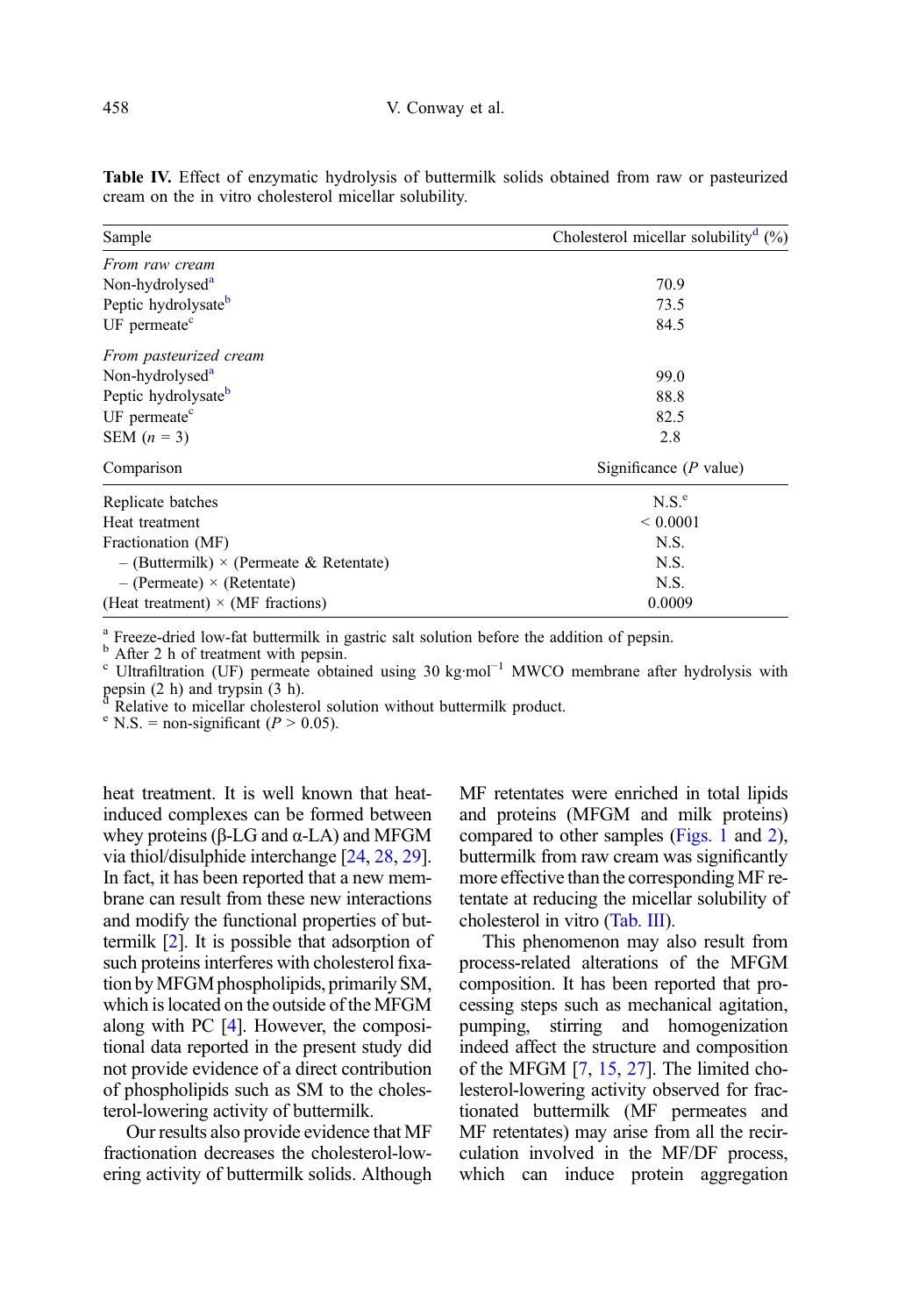<span id="page-10-0"></span>at fragmented MFGM surfaces and decrease the availability of cholesterol-binding sites.

Our results show that the pasteurized fractions recovered their cholesterol-lowering activity after the 5-h sequential digestion with pepsin and trypsin, reducing the effect of pasteurization to insignificance. This result supports the hypothesis that the negative impact of pasteurization on micellar cholesterol solubility reduction capacity of the buttermilk fractions would be due to proteins adsorbed at the surface of MFGM fragments. It can be further hypothesized that following proteolysis by gastric and pancreatic enzymes, the cholesterol-binding sites of MFGM fragments were once again available and the cholesterol-lowering activity of the pasteurized fractions was recovered.

Comparing samples that do not have the same lipid and protein compositions and the absence of in vivo results may be considered as some limitation of the present study. However, this preliminary study aimed at comparing the response of various types of buttermilk fractions as such and at assessing the impact of processing on the in vitro cholesterol-lowering capacity of buttermilk products when exposed to the same amount of freeze-dried samples. Nevertheless, this preliminary study generated relevant data for further in vivo study in our laboratory.

## 5. CONCLUSION

Overall, our results show that buttermilk made from raw cream revealed a lower cholesterol micellar solubilization than buttermilk made from pasteurized cream, based on in vitro measurement. We also demonstrated that processing steps such as pasteurization or MF fractionation may limit the capacity of raw-cream buttermilk to reduce in vitro micellar solubility of cholesterol. Also, hydrolysis by digestive proteases was effective in reversing the negative impact of pasteurization on the cholesterol-lowering activity of buttermilk. Although in vivo studies will be necessary to validate the potential of buttermilk to reduce intestinal absorption of cholesterol, the results of this preliminary study point to new attributes for increasing the commercial value of buttermilk.

Acknowledgements: This work has been supported by a grant from the Natural Sciences and Engineering Research Council of Canada and Dairy Farmers of Canada. The authors wish to thank Johanne Marin for her technical skill in implementing the cholesterol micellar solubility measurement method.

## **REFERENCES**

- [1] Astaire J.C., Ward R., German J.B., Jiménez-Flores R., Concentration of polar MFGM lipids from buttermilk by microfiltration and supercritical fluid extraction, J. Dairy Sci. 86 (2003) 2297–2307.
- [2] Corredig M., Dalgleish D.G., Effect of heating of cream on the properties of milk fat globule membrane isolates, J. Agric. Food Chem. 46 (1998) 2533–2540.
- [3] Corredig M., Dalgleish D.G., The mechanisms of the heat-induced interaction of whey proteins with casein micelles in milk. Int. Dairy J. 9 (1999) 233–236.
- [4] Dewettinck K., Rombaut R., Thienpont N., Le T.T., Messens K., Camp J.V., Nutritional and technological aspects of milk fat globule membrane material, Int. Dairy J. 18 (2008) 436–457.
- [5] Donato L., Guyomarc'h F., Formation and properties of the whey protein/κ-casein complexes in heated skim milk – A review, Dairy Sci. Technol. 89 (2009) 3–29.
- [6] Eckhardt E.R.M., Wang D.Q.-H., Donovan J.M., Carey M.C., Dietary sphingomyelin suppresses intestinal cholesterol absorption by decreasing thermodynamic activity of cholesterol monomers, Gastroenterology 122 (2002) 948–956.
- [7] Evers J.M., The milk fat globule membrane compositional and structural changes post secretion by the mammary secretory cell, Int. Dairy J. 14 (2004) 661–674.
- [8] Gassi J.-Y., Famelart M.-H., Lopez C., Heat treatment of cream affects the physicochemical properties of sweet buttermilk, Dairy Sci. Technol. 88 (2008) 369–385.